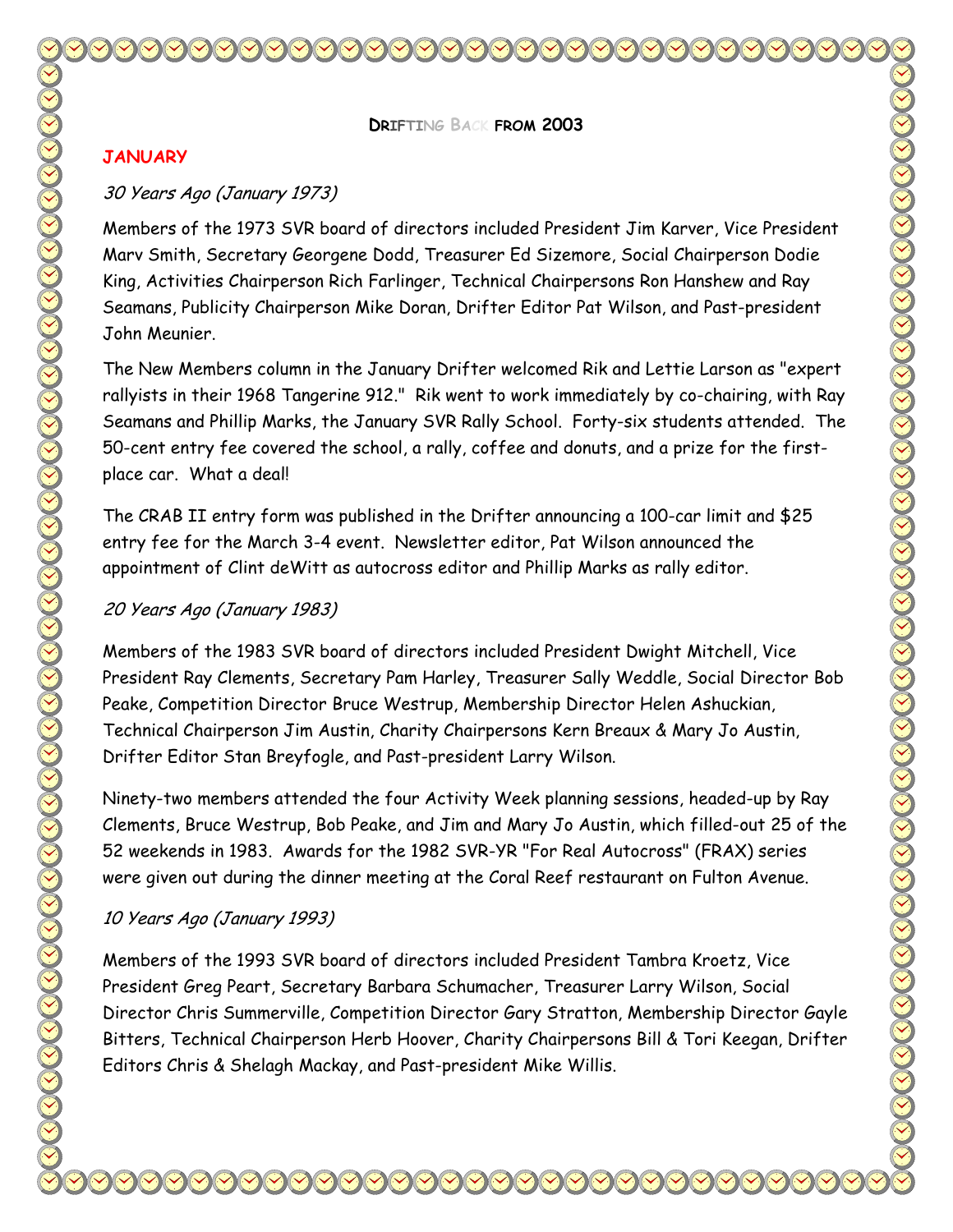Greg Peart was in charge of the January 9 Annual Planning meeting and pizza party which had a great turnout at the Greenback and Madison Round Table Pizza parlor. The Drifter reported Jim McMahen was named Zone Seven Enthusiast of the Year for 1992.

Greg Peart was also in charge of the January 31 Adopt-A-Highway pick-up day crew and the 16 trash-cadets successfully rid four miles of debris from the shoulders of Interstate 5. Pick-'em-uppers included Greg, Kern Breaux, Jan and Herb Hoover, Kim and Jeff Kinder, Rik Larson, Shelagh and Chris Mackay, Tambra and Tom Kroetz, Jim McMahen, Mike Willis, Barbara Schumacher, and Pat and Larry Wilson.

## **FEBRUARY**

## 30 Years Ago (February 1973)

Zone 7 Rep, Hank Malter, arranged for Porsche/Audi West (northern California distributor) to donate Porsche parts to Zone 7 for the GREAT SALE held February 10 in a San Francisco warehouse. Over 200 frenzied PCA shoppers took advantage of prices that were discounted to between one-third and one-tenth of retail. Net proceeds were distributed to Zone 7 regions.

The Drifter reported that Silver Sage Region conducted a Drunk-O-Cross with assistance by the Idaho State Police, the purpose of which was to demonstrate the effect of drinking and driving. After making pre-drink runs during the regular autocross to establish individual benchmark lap times, eight volunteers took measured amounts of Jim Beam and breath-tests at regular intervals before each of the three "Special Runs." All did progressively worse except this woman who, on her third "Special Run," set second best time of day (including times for the regular autocross) while legally drunk.

## 20 Years Ago (February 1983)

Mary Jo Austin helped make the February 11 dinner meeting at Howie's Bar & Grille a little nicer for 94 members attending by making place cards in the shape of hearts for Valentine's Day. Ted and Annie Strutz handled Share-the-Wealth, and for entertainment, Ron Boeck brought some pro rally tapes and Mike Willis brought autocross and CRAB slides.

The San Simeon Tour February 19-21 by Paul and Jeanie Bates, which advertised "fast touring on non-freeway roads," left Eppies on Florin Saturday morning at 9:00 AM. All returned safely and well rested.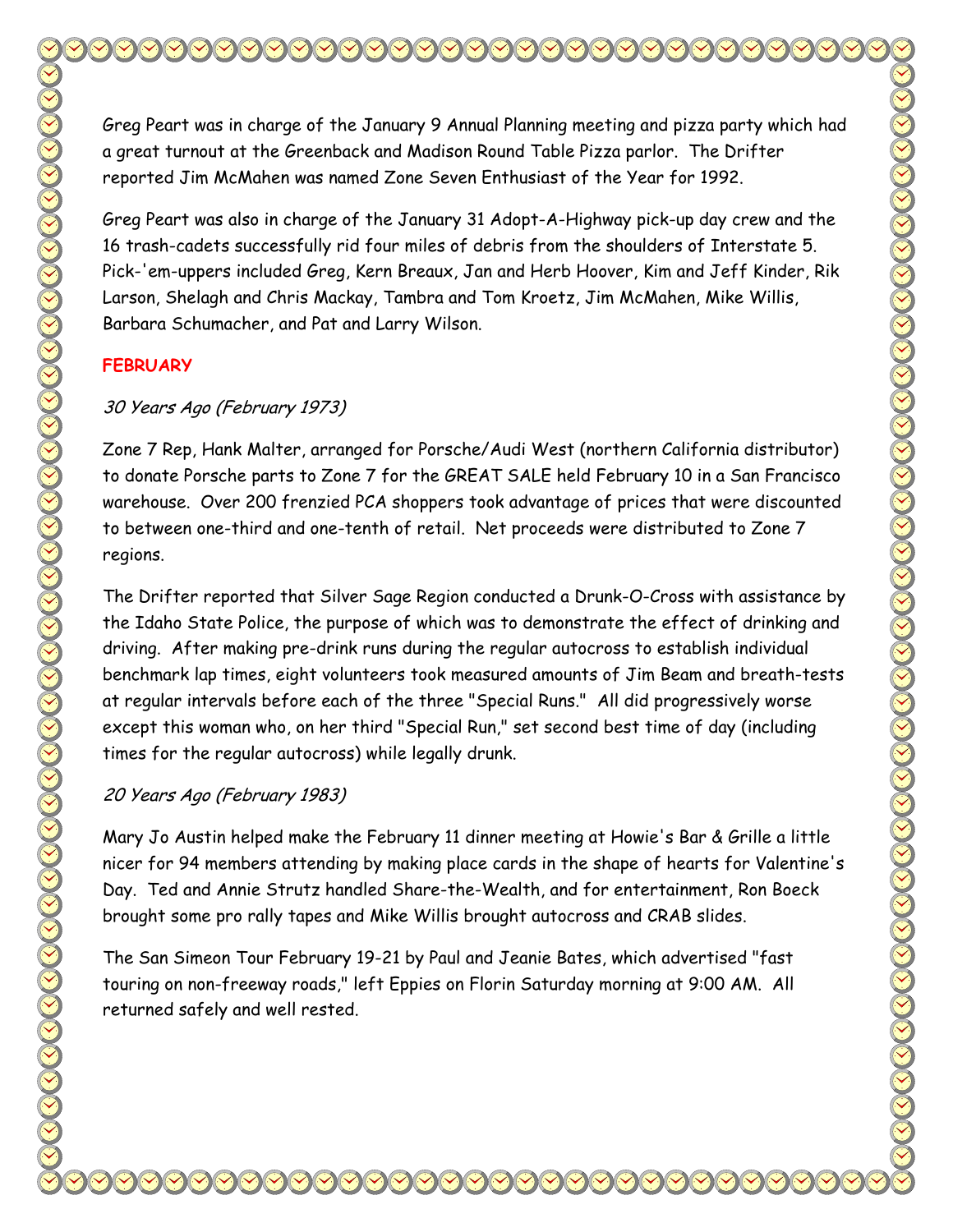# 10 Years Ago (February 1993)

The Drifter reported that SVR charity programs, 1978 through 1992, had raised \$31,195.78 for various charities selected by the region (records were not available for earlier years). SVR charity chairpersons during this period included Betty Fielding, Scott and Kathleen Peebles, Kern Breaux, Mary Jo Austin, Dwight and Linda Mitchell, C.C. Craig and Karen Mangin, Bob and Beth Jacobson, Tom and Tambra Kroetz, Jack and June Samples, Herb Hoover, Gary and Alma Thompson, Randy and Marci Vidmar, Phil and Jean Keith, and Ron and Bente Riley.

## **MARCH**

# 30 Years Ago (March 1973)

One-hundred-one cars representing all Zone 7 regions, including 43 from SVR, registered for CRAB II, March 2 - 4, chaired by Larry Wilson and Bob Becker. SVR members took home 15 of the 40 trophies and the Redwood Region contingent of 14 cars was next best taking home eight trophies. Rallymaster, Phillip Marks, put on a great rally and new members Rik and Lettie Larson finished first overall and Allen and Dolores Weddle won the unequipped class. Ninety drivers happily sloshed their way around the Cal Expo autocross during a driving rainstorm. Autocross chair, Dennis Kay, and his crew kept busy by digging drainage ditches in the infield section of the parking lot. Race driver and PCA member Milt Minter was guest speaker at the El Macero Country Club crabfeed.

## 20 Years Ago (March 1983)

The March 18th Irish Eyes 2 Rally by Sara Clements and Sally Weddle drew over 50 cars – just your average Friday night time and distance event. J. Toney with Martha Holden finished 2nd in Equipped Class, and George and Nona Morley were 1st in Unequipped Class.

The March 19-20 SVR Zone 7 Autocross School, chaired by Dwight Mitchell, offered two days of autocross instruction at Splinter City for just \$15 per driver. The event was limited to 60 students.

The March 27 Sunday Champagne Brunch Tour by Pat and Larry Wilson gave the group a onehour tour of the foothills on the way to Huntington's Restaurant in Auburn for champagne and a strawberry sourcream omelet followed by a foot tour of L.A. (Lower Auburn).

## 10 Years Ago (March 1993)

The Irish members of SVR presented the St. Patrick's Day Dinner Meeting, March 14. Jim McDade organized a pre-dinner Gold Country tour to the KVIE Community Room where Ron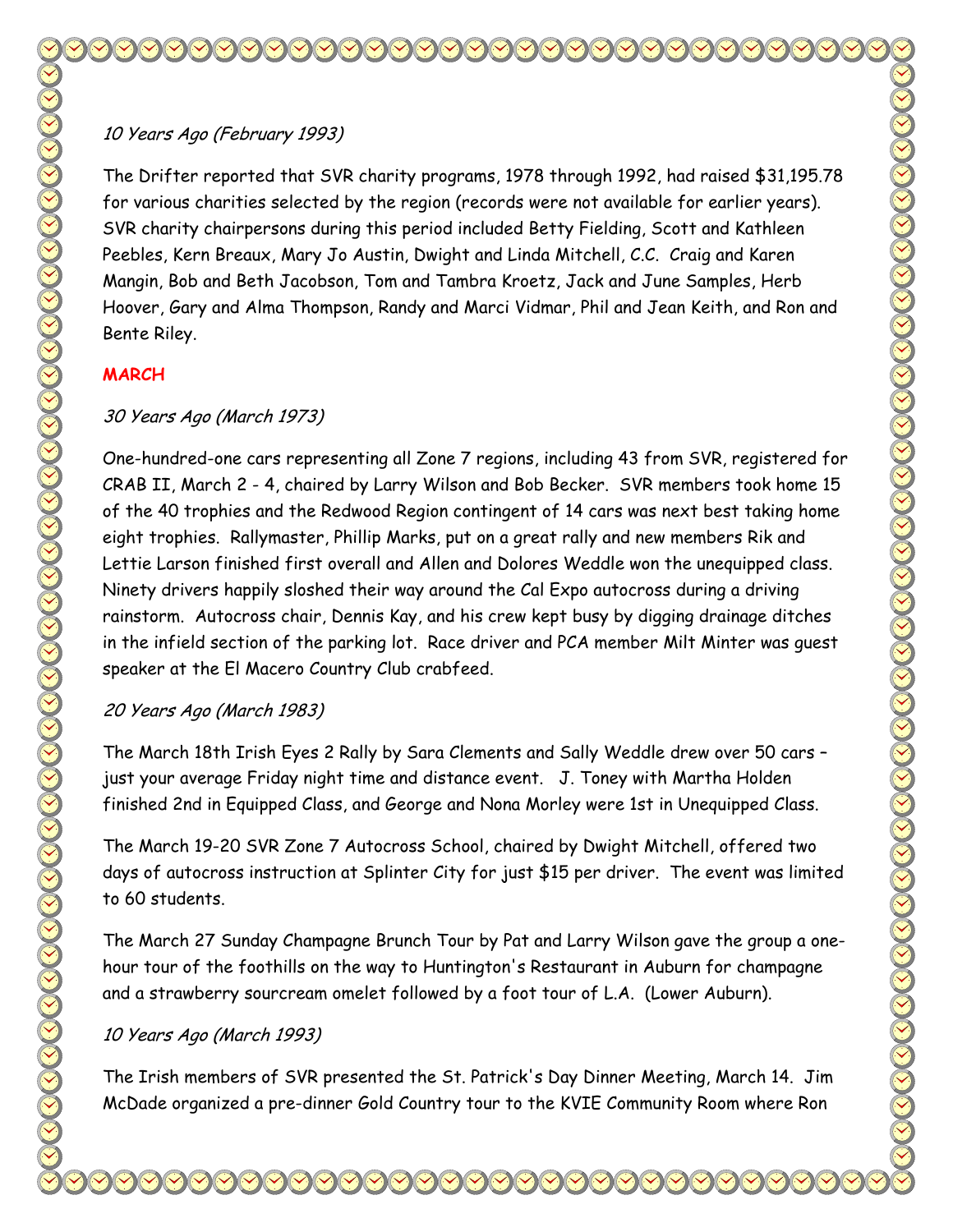and Bente Riley served their corned beef and cabbage specialty with green beer and Irish coffee. A bagpiper and Irish jigs and reels were part of the program.

The Drifter featured a profile of members Oran and Grace Crumley. They joined PCA in 1958 and were charter members of the Fresno Region (now known as Sequoia Region). In the 60s, Orin was a SCCA racer in his 1954 4-cam 356 Carrera Speedster which was the 10th Speedster made by Porsche and had been used by the factory in the 1954 running of the 24 Hours of Le Mans.

## **APRIL**

## 30 Years Ago (April 1973)

President Jim Karver welcomed 110 SVR members to the April dinner meeting at Ellis Restaurant. He said he hoped such enthusiasm would carry the club's membership to 150 by July. Larry Wilson reported that the first two SCCA races scheduled at Sears Point had "crapped out," so to speak, because the Sonoma County sanitation department declared the rest room facilities didn't meet county standards.

Two new advertisers were added to the Drifter; Frank's Automotive, and Walt Stickel Body and Frame shop.

# 20 Years Ago (April 1983)

CRAB 12, April 22 - 24, featured an all-woman team: Trische Robertson, chair; Lori Campbell, assistant chair; Dolores Weddle, registrar, Jeanie Bates, gymkhana; Mary Jane Claussen, trophies; Lori Campbell, door prizes; Linda Mitchell, autocross; Marty Lausten, rally; and Pat Wilson, beer and brat. Such blatant sexism offended Father Nature, so it poured rain all weekend. Still, it was a terrific event. Mike Willis took Top Time of Day at the autocross, being the only one to run on a dry track. Harvey Cain easily won the Snidely Whiplash Bass-ackwards Award for an exiting whoop-de-doo in the rain. Bob Peake ran his car into a muddy ditch during the rally, called AAA to get out, finished the rally and then asked for dead-time to cover his delay. Nope, he didn't get it.

# 10 Years Ago (April 1993)

April showers did not deter participants in the April 17 Gimmick Rally chaired by Sally Boeck. With no checkpoints, and with elapsed time being not as crucial in a gimmick rally, entrants could spend a bit more time to ensure an accurate answer sheet as did most SVR top finishers including Tom and Tambra Kroetz, Chris and Shelagh Mackay, and Allen and Dolores Weddle.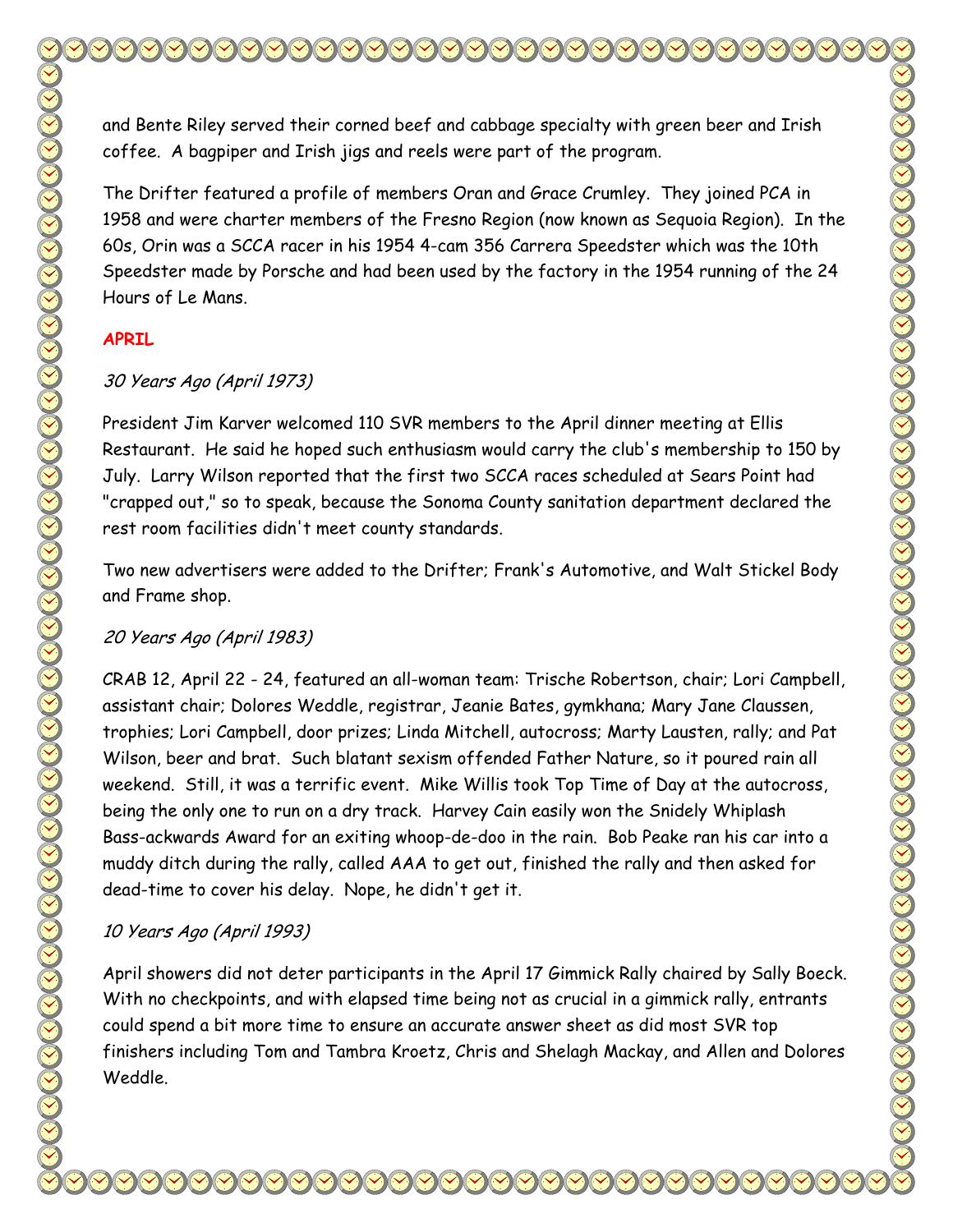Greg Peart reported that the second 1993 Adopt-A-Highway roadside trash pickup on April 25 required less time and demonstrated increased efficiency (and fewer back aches) because of the pick-'em-up sticks manufactured by Marv Smith. The April Drifter also reported that Steve Harris received the Dumbkopf Award for spending four days troubleshooting and replacing parts on his 930 before he realized it was only out of gas.

## **MAY**

## 30 Years Ago (May 1973)

The May dinner meeting featured the "elegant cuisine" of Alfred's Restaurant and 10-ounce steaks with all the trimmings for \$6.00 (tax included). It was the second consecutive meeting with more than 100 in attendance. The program included Golden Gate Region member and former PCA national president, Burt Propp, who narrated a film on previous Porsche Parades. Paul Bates took the opportunity to promote his "Fernley Hillclimb and Bucket O'Blood Tour" (that's one event) on May 13 which included dinner at the Sharon House in Virginia City.

The May Drifter profiled Joyce Karver and gave note to her navigator skills that won many trophies for herself and husband rally driver, Jim, whom she met on a blind date while attending El Camino High School. They were married May 1, 1960.

## 20 Years Ago (May 1983)

Another great SVR overnight tour, this time to Mount Shasta, May 21-22, was chaired by Cyndee and Daymon Nightingale. Cyndee took the group through Woodland and Knights Landing, and on through Sutter Buttes and Gridley to Mount Lassen and a beautiful photo-op for each driver/passenger with their car. Then, on to the Tree House in Mt. Shasta for the overnight stop. Larry and Pat Wilson ended up with the room having a swinging bed. The return trip included exploration of the Shasta Caverns. C.C. Craig and Karen Mangin won the trivia quiz about Mt. Shasta.

## 10 Years Ago (May 1993)

Patti and Jerry Thomas chaired the May 8 tour to Blackhawk and the Behring Auto Museum. John Bingaman was the tour-leading museum docent. Jeff Kinder reported that Bingaman had a story about each and every car displayed including such marques as Daimler, Benz, Auburn, Cord, Rolls, Delahaye, and Dusenberg. Porsche was represented by a 356 Speedster. After the museum tour, everyone repaired to Kirk and Linda Bradford's home for refreshments.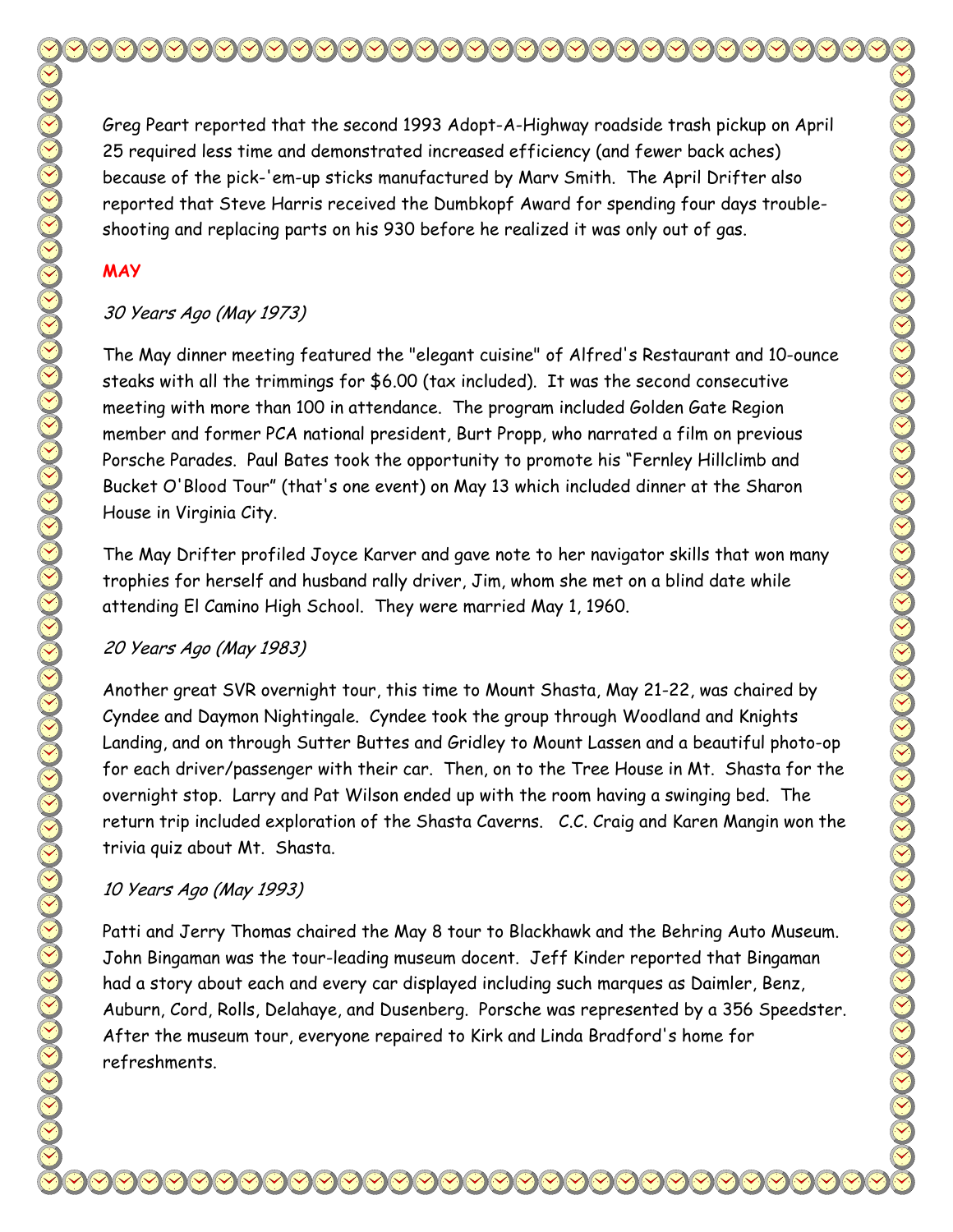The May 21 Abby Runs Too rally featured rallymasters Phillip Marks, Richard Wetzel, and Abby, the internationally famous canine rallymaster. Each rallymaster wrote one leg of the three-leg rally, and the team of Helen Ashuckian and J. Toney won first in expert class and first overall. The May 23 Gold Country Brunch Tour by Allen Weddle offered a champagne brunch at the Holbrooke Hotel in Grass Valley and additional refreshments at the Golden Gate Saloon. Among the huge crowd on the tour were Jim and Sheila McDade in Sheila's red, 1962 356B. **JUNE**  30 Years Ago (June 1973) The June dinner meeting featured a Basque-Italian bill of fare for \$4.50 (including wine) at the "Grand Ol' Hotel" in Auburn. The main speaker, Bob Flynn, told the group about the newly proposed Auburn Dam. The wet event of the month was Deliverance II, a special fun float down an exciting stretch of the Mokelumne River with Flotilla Commanders Tom Wesley and Dale Berger in charge of the group.

Phillip Marks chaired the May rally, "917," with the PCAer trophy won by Dave and Delores Johnson with Kirk and Linda Bradford in second. Editor Pat Wilson announced Fred Myeron won the May Drifter's crossword puzzle with John Meunier seven words behind in second place.

# 20 Years Ago (June 1983)

The June 11 Empire Mine Tour by Carla and Jay Cross drew 25 cars. Carla led the tour, but got lost several times between Colfax and Grass Valley earning her the group's unanimous and heart-felt endorsement for the Dumbkopf Award.

Forty-two cars entered SVR's June 17 Sacramento Valley Sports Car Council (SVSCC) rally which rallymaster J. Toney named, "The Shortest Friday Night Rally." While the rally duration might have been short, the final results weren't known until long after the event on July 8 when the SVSCC T&D Committee granted the appeal of one competitor and penalized the other 41 rally teams which changed the winners of three of the four classes. According to Toney, it was a "looney-tunes" appeal, and the logic in granting the appeal was "tortured" at best. Toney recommended that SVR run more club rallies and fewer SVSCC rallies.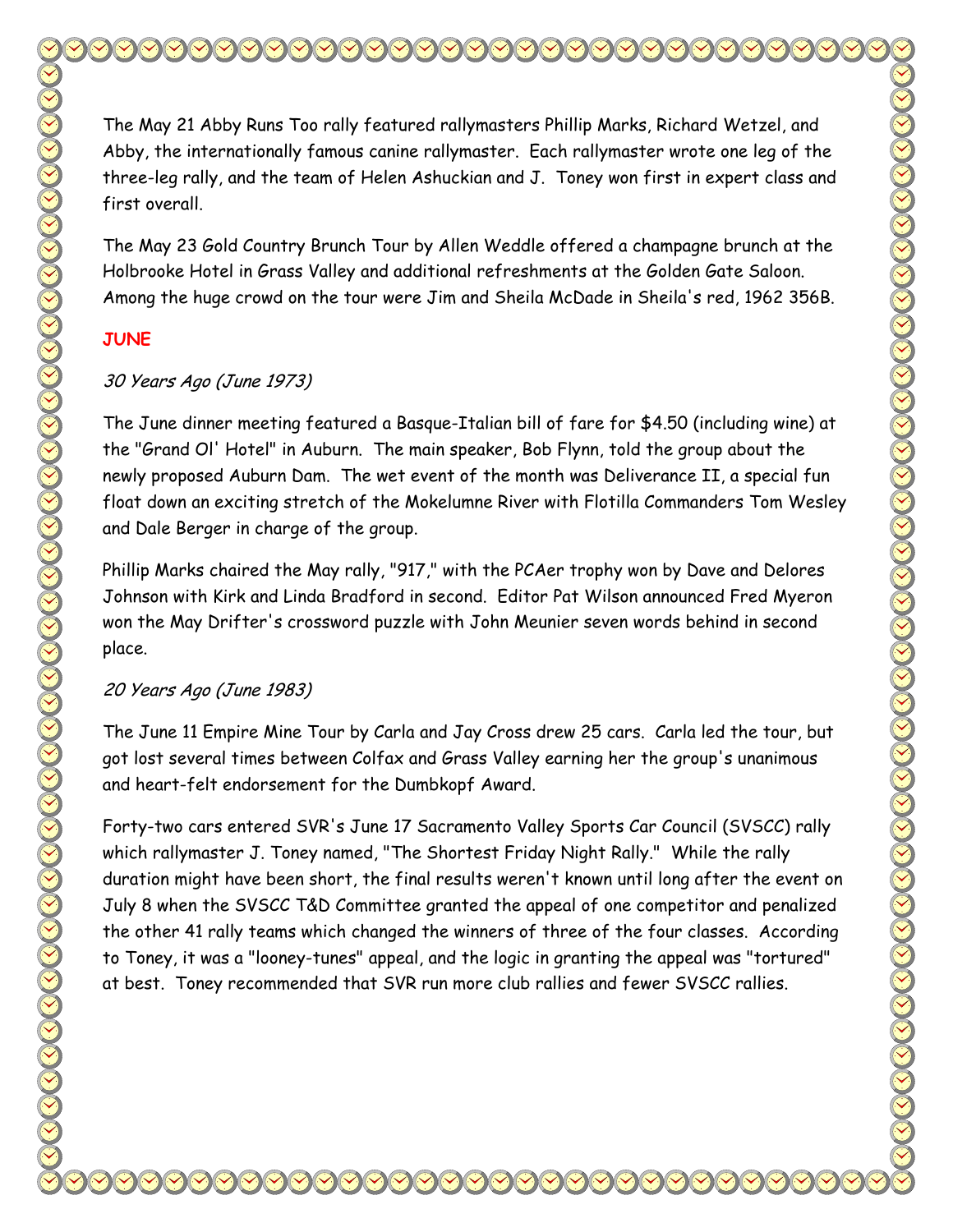The June 6 Empire Mine Tour chaired by Bob Peake featured a lunch served on the mine's Clubhouse Patio and then a docent-led tour of the mine that during its time produced 5.8 million ounces of gold from its 367 miles of tunnels.

The June 20 Feats of Clay tour by Tambra and Tom Kroetz included a docent-led tour of the Gladding, McBean and Company clay factory in Lincoln followed by lunch in Rocklin at AB Cafe. According to Joan and Jose Uranga, the "tour" to the clay factory included a drill at every STOP sign where each passenger would jump out and dash to the passenger seat of the car behind (no word about the passenger of the last car who may be still out there).

SVR members made a strong showing at the June 20 Zone 7 Concours by Loma Prieta Region. Jim McMahen took 3rd in the 900 Street Class, and Phil Lawrence won the 900 Wash 'n' Shine Class just edging out Joe Schumacher.

# **JULY**

# 30 Years Ago (July 1973)

SVR hackers got their fill at the July 6th Second Annual SVR Golf Tournament and Dinner Meeting held at the Sunset Whitney Ranch Country Club in Rocklin. Bob Schleh won Low Net class with Harvey Cain and Doug Truman tied for second and Ted Robinson following in fourth. Paul Bates won the Calloway Division.

July's competitive events were the July 15 "Carrera RS" Sacramento Valley Sports Car Council championship event hosted by SVR at Cal Expo, and the July 22 "Yosemite Sam" Rally written by Ray Seamans, Jim Karver, Rik Larson and Phillip Marks. Mike Doran announced the start of SVR's monthly photo contest and Editor Pat Wilson announced Drifter advertisers for the year included Niello Porsche+Audi, Walt Stickel Body and Frame Shop, Stereo Showcase, Jack Samples' Ski House, Custom Interiors by Mack, Frank's Automotive, and Wyn Robertson's Continental Auto Service.

# 20 Years Ago (July 1983)

The M.S. Dixie Tour, July 16-17, chaired by Jim and Sheila McDade, attracted 84 cars that caravaned to Kirkwood Meadows Ski Resort for lunch and then to the Tahoe Sands Vagabond at South Shore where the staff greeted arrivals at the pool-side party with champagne and hors d'oeuvres. Participants representing almost every region in Zone 7 were bussed to Zephyr Cove in the evening and boarded the M.S. Dixie for a moonlight dinner cruise of Lake Tahoe.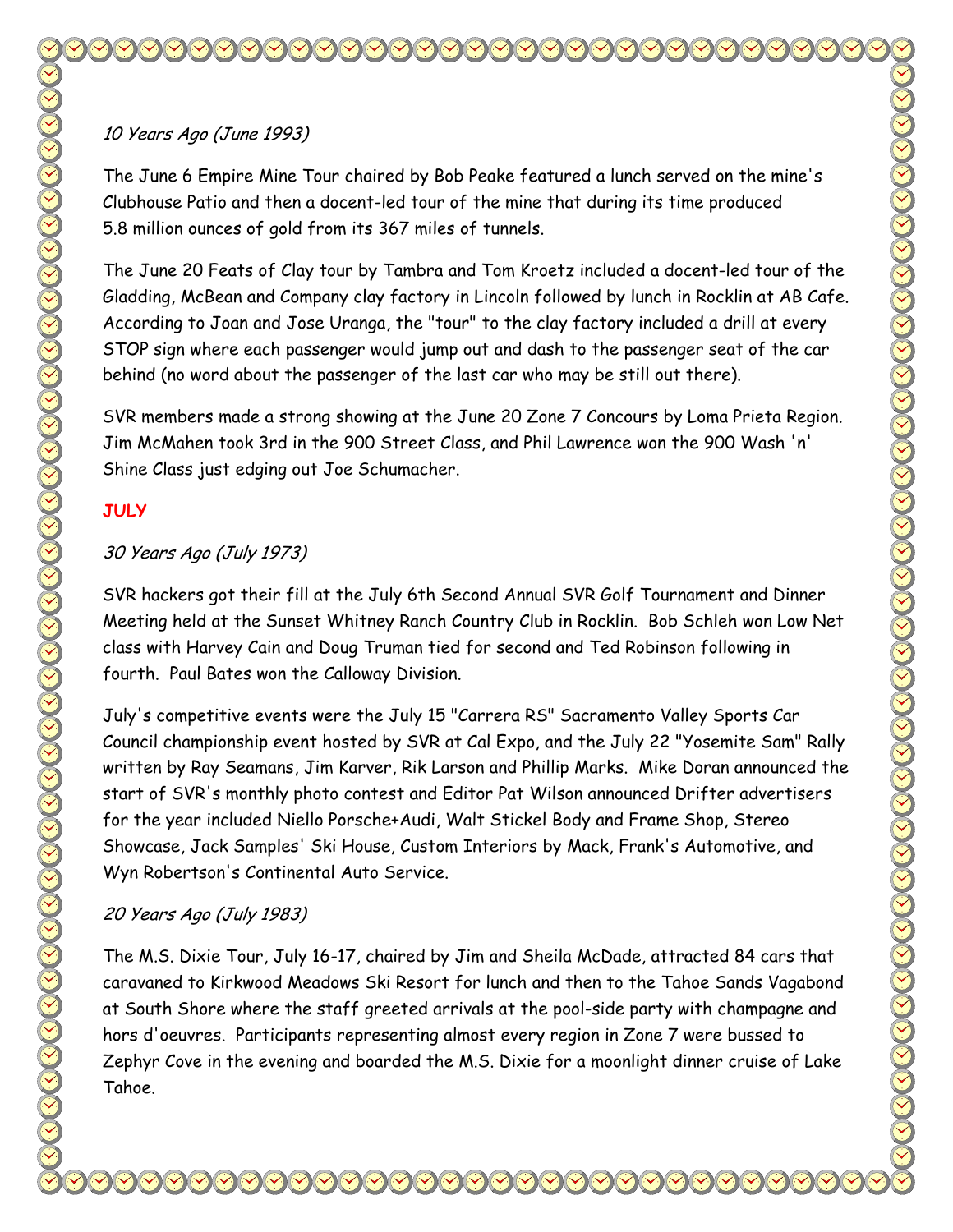In the Drifter, Tech Chair Jim Austin announced the July 30 tech session at Autosport Technology would cover various types of Porsche fuel injection.

#### 10 Years Ago (July 1993)

The July 17/18 Zone 7 Autocrosses at Granite Bay were presented by SVR on Saturday and Yosemite Region on Sunday. Gary Stratton chaired SVR's Saturday autocross and Jim McMahen chaired the Saturday evening catered party at the autocross site. SVR class-winners during the weekend included Chris Mackay, Jim Dupree, Steve Nieslony, Jill Taylor, John Montmorency, Dwight and Linda Mitchell, Tim Fleming and Ray Dicius.

#### **AUGUST**

#### 30 Years Ago (August 1973)

The August 5th SVR Annual Picnic and Charity Auction at Rancho Cordova Park took center stage for the month. This picnic featured another round of the 900 versus 356 volleyball challenge. The outnumbered 356 squad was eminently more athletic and competitive, and with the astute strategy of 356 coach Jerry Jurach, the 356 bunch waxed the 911/912/ 914/928 owners once again. Even the 356 women were prettier, and the 356 cars were faster, too.

Forty-five SVR cars were entered in the 18th Porsche Parade, August 19-25, in Monterey. Award winners included Ken and Betty Fielding, Rik and Lettie Larson, Harvey Cain, Fred and Nancy Myeron, Jim and Joyce Karver, Bob Schleh, Hank Feenstra, Ralph Heath, Wyn Robertson, Leo Droughton, Gene Speicher, Clint deWitt, Lothar Briemann, and Ray Johansen.

In his Drifter column, President Jim Karver reported on his meeting with other Zone 7 regional presidents. They discussed the possibility of instituting a Zone 7 Autocross Series with events to be hosted by individual regions.

#### 20 Years Ago (August 1983)

Only six SVR members (three cars) were entered in the 28th Porsche Parade at Lake of the Ozarks, Missouri, but all came home with a trophy. Stan Breyfogle, Marty Lausten, Jeanne Trivellini and Harvey and Connie Cain trophied in the autocross. Connie Cain took second in class in the Tech Quiz, and J. Toney was the first overall navigator in the rally with John Clever driving.

Eighty members attended the August 21 Charity Auction/Picnic chaired by Mary Jo Austin and Kern Breaux. Auctioneers Kirk Bradford and Larry Wilson loosened \$1,670 from the group for Special Olympics of Amador County.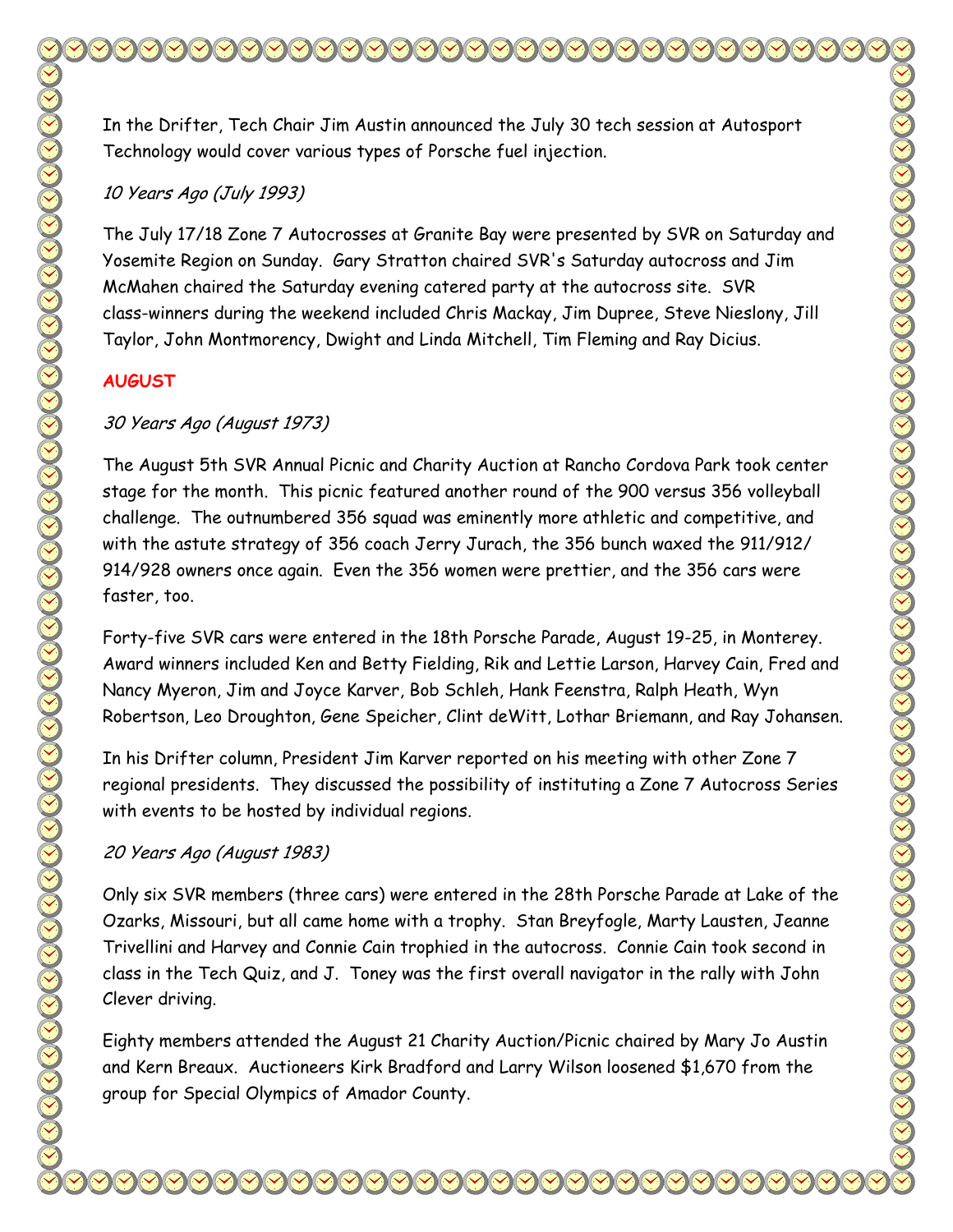Twenty-three SVR participants and various support people braved a very hot August 13th for another "For Real Autocross" (FRAX) event. Jim Austin designed a fast course for the expansive Splinter City layout. Bob and Beth Jacobson brought out the kids, Diane and Paul, and all four of them had at it in the family 944. Bob placed 3rd in this family feud, saved from ignominy by wife, Beth.

#### 10 Years Ago (August 1993)

SVR autocrossers headed east to the Reno Fairgrounds for the August 15th Zone 7 Autocross #4, hosted by the Sierra Nevada Region. Class winners included David Tidball, Nikki Duncan, Chris Mackay, Jim Dupree, Ray Dicius, Peter Cook, Dwight Mitchell and Linda Mitchell. Ernie Wassersleben took second in Class DP and Masuo Robinson fourth in Class W.

Greg Peart reported 15 environmentally-dedicated SVR members were on hand for the August 29 Adopt-A-Highway pick up effort: Garth and Vicki Mason, Jerry and Patti and Chris and Kevin Thomas, Jose Uranga, Bill Keegan, Greg Birtchet, Marv Smith, Herb and Jan Hoover, Jeff and Kim Kinder, and Elizabeth Carr. The after-pick-up party crew included Cyndee Peart, Allen and Dolores Weddle, and June Samples.

#### **SEPTEMBER**

### 30 Years Ago (September 1973)

Dave and Delores Johnson chaired the September 30 Wine Tour/Rally and entrants were instructed to get a date, have him/her make a picnic lunch to eat at Bannon Island State Park, and not bring refreshments because wine and soft drinks would be provided. To keep things manageable, a 50-car limit was placed (and reached!) on the tour which also went to Wente Bros. and Concannon wineries in Livermore. At Bannon Island, Ray Johansen's 356/914 team beat the 911 team in a Tug o' War. Ted Robinson was the rally winner, Mike Doran got lost and 20 cars followed him, and Lew Church spun-out in the dealership's 914. The day finished at El Macero Country club with a Phillip Marks-supervised salmon and roast beef dinner.

SVR members scored at the 1st Annual Sacramento Concours d'Elegance held September 9th at the Del Paso Country Club. Ken and Betty Fielding took first in class and Ray Johansen placed third in class. Onlookers remarked about the unquestioned superiority of SVR-entered Porsches.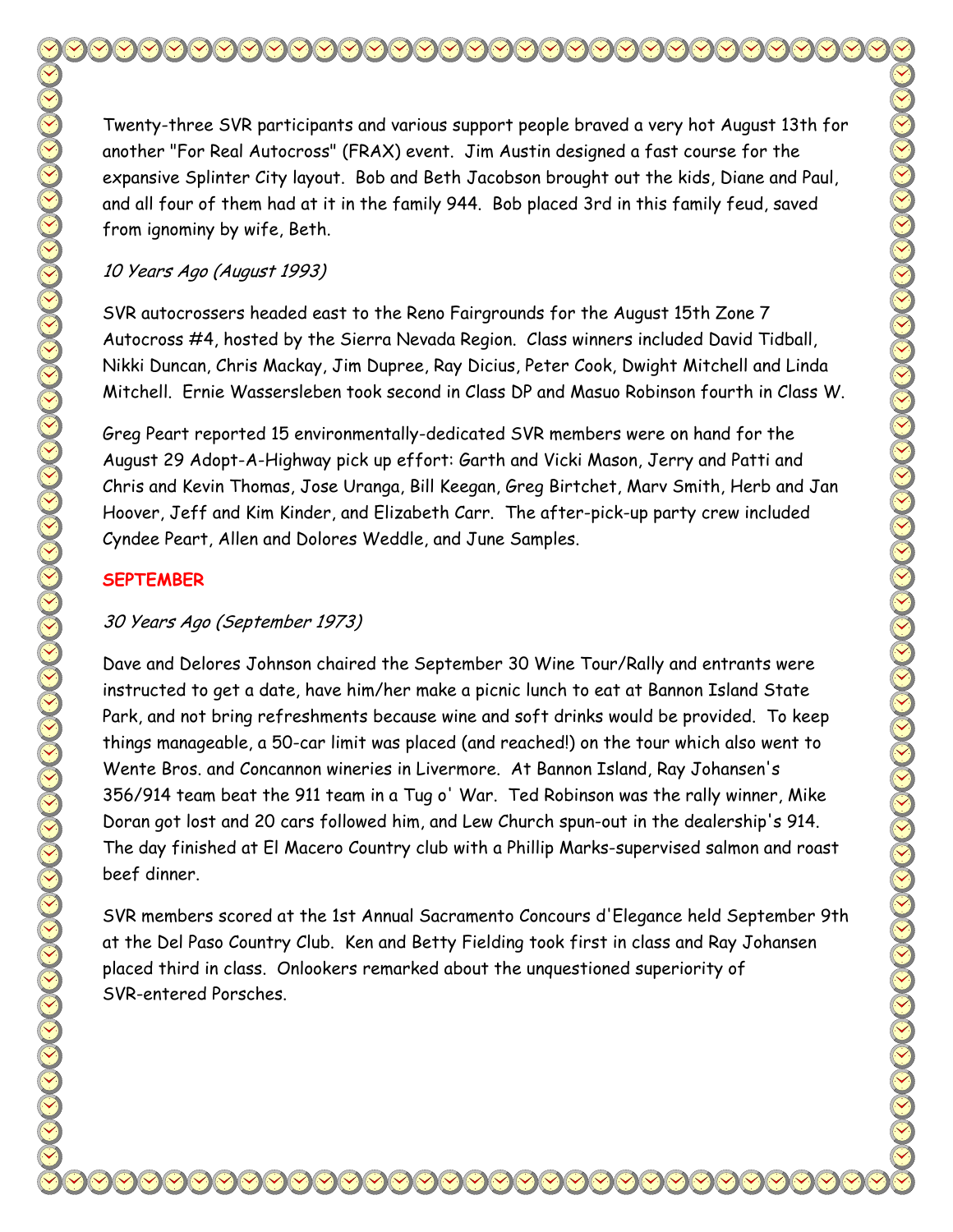The September 17 Wine Tour, chaired by Melissa Bourn and Shirley Newhouse, visited the wineries of Chateau St. Jean, Kenwood and Grand Cu, and then it was on to Momma Nina's in Yountville for dinner.

The 9th annual Carrera de Sierra rally on September 24-25 once again visited Yosemite National Park for an overnight stay and barbecue under the stars. Stan Breyfogle was the rallymaster and the route for 44 rally cars included the infamous Wards Ferry Road and Old Priests Grade. Top finishers in Expert Equipped were Phillip Marks and Sleeper in first, and Helen Ashuckian and J. Toney in second place. Twenty-four SVR members worked the event.

## 10 Years Ago (September 1993)

A huge crowd turned out for the September 12 Charity Auction, chaired by Bill and Tori Keegan at the home of Tom and Brenda Solter. Kirk Bradford and Larry Wilson were auctioneers. Family House was the charity recipient. Free wine and beer prepared enthusiastic bidders for the auction.

Phil Lawrence was the lone SVR entrant in the September 12 Zone 7 concours hosted by Diablo Region. Phil won the 911 Wash 'n' Shine class with 193 points.

## **OCTOBER**

# 30 Years Ago (October 1973)

The October 5 dinner meeting was held at Joe and Dodies restaurant in Folsom and the menu included either Barbecue Ribs or Fried Chicken for \$6.00. The October 27 Tech Session at Wyn Robertson's Continental Auto Service, scheduled by Ray Seamans, covered interior maintenance and simple repairs that members can do at home. Refreshments were served which helped memory retention of all participants.

# 20 Years Ago (October 1983)

Allen and Dolores Weddle chaired the October 22 Jack London Tour which took 16 cars along the Silverado Trail to the Oakville Grade and the Vichon Winery. The Jack London State Historic Park was the setting for a picnic lunch where Allen conducted a tops (the spinning kind) contest. George Morley was the best spinner and got overall top time of day.

The October 30 Other Car Autocross at Splinter City, chaired by Mike Willis and Larry Wilson, allowed 19 competitors to run any car EXCEPT a Porsche. Cars were classed by color for both men and women. Bruce Westrup brought a new Pontiac Fiero (from his dealership),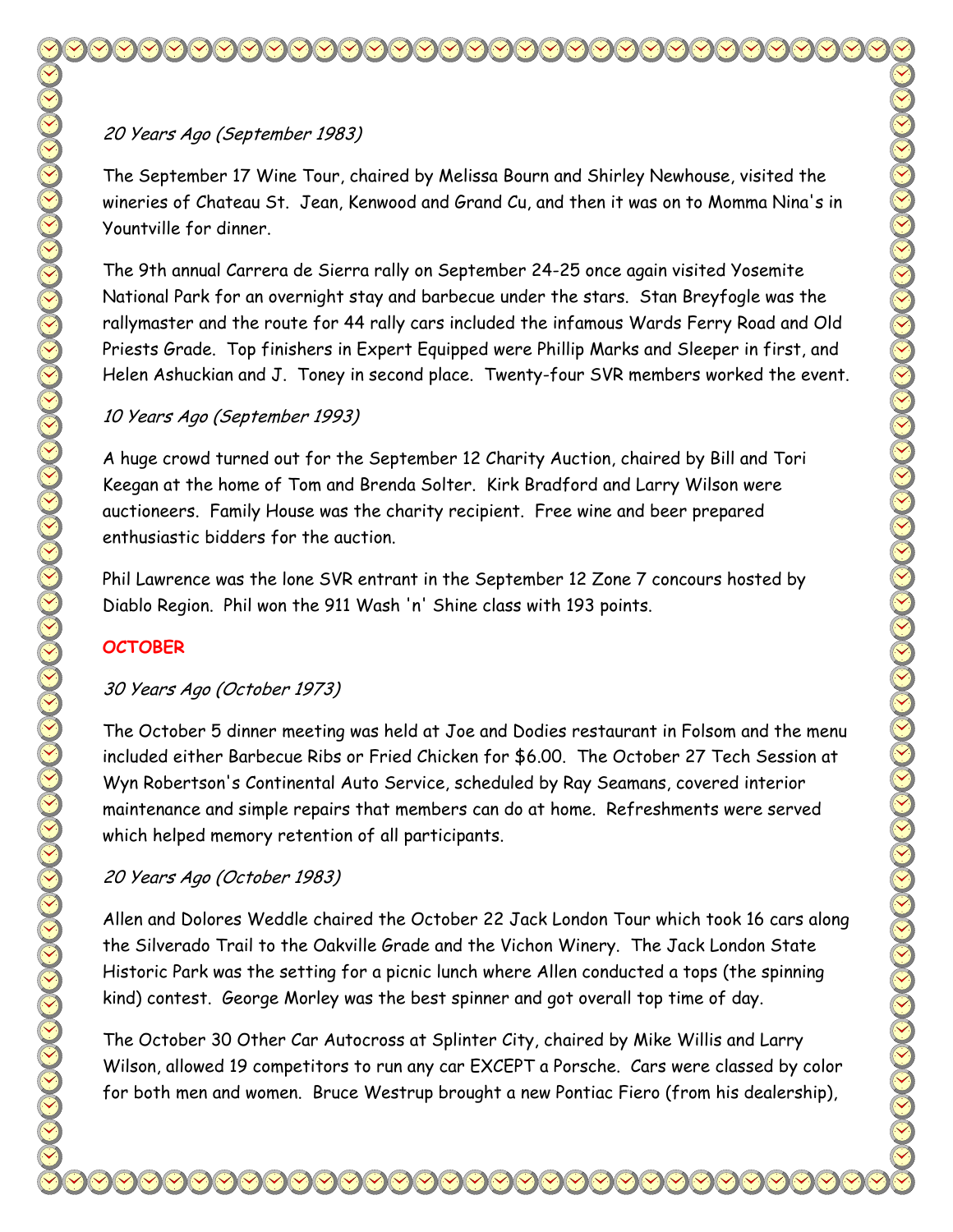but then changed to a hot-setup Trans Am. Rod Chandler looked confident in his 1981 Corvette. Fred and Nancy Myeron were unnoticed during practice in their Rabbit GTI. Then it rained. One by one the competitors slid about in the wet with great elan. At the end of the day, Nancy turned a 38.45-second lap to take her class AND beat Larry Wilson's 38.56-second lap in his Dodge Colt to take top time of day among ALL drivers.

#### 10 Years Ago (October 1993)

The day was bright and sunny for the October 3rd Second Annual SVR Swap Meet and Zone 7 Concours at Niello Porsche. Mike Willis chaired the swap meet and Jim McMahen the concours. Workers included Joe and Barbara Schumacher, Rik Larson, Larry Wilson, Phil Lawrence, and Dwight Mitchell. The Niello organization, especially parts manager Don Koepke, made the event possible.

The October 17 Napa Valley Wine Tour by Randy and Marcy Vidmar attracted 25 cars for a photo-op near Lake Berryessa and then a tour of Cuvison, Grgrich, and Sterling wineries. The day ended with dinner at Petries in Napa. Stuart, the guide at Sterling Winery, provided the group with valuable wine information – like, for example, Casanova used Pinot Noir to seduce women.

Carrera de Sierra, October 23-24, chaired by Phillip Marks and written by John Clever, took 25 rally cars to Tahoe West Inn at South Shore Lake Tahoe for the overnight stay, and then back to Jackson on Highway 88 for an event-ending barbecue. Top Team results included the Vangons in first place (Bill & Tori Keegan, Richard Wetzel & Delores McKinnon, and Erick Didier & Matthew Mettes), and the Shoppers in second (Harvey & Connie Cain, Chris & Shelagh Mackay, and Kirk & Linda Bradford).

### **NOVEMBER**

### 30 Years Ago (November 1973)

The November 18 "Thanksgiving Climax" SVR autocross was held at the "Low Bucks" site in Northgate's Glenwood Park subdivision (no houses yet) using the streets of Bollenbaker, Loveland Way, and Grave Avenue. Allen Weddle and Dan Boone chaired the event and the entry fee was \$1.00 cash or \$1.00 worth of canned food. All entry receipts went to the club's Thanksgiving food baskets for the needy.

### 20 Years Ago (November 1983)

The Drifter ad for the November 11-13 Mendocino Tour, chaired by C.C. Craig and Karen Mangin, promised a "weekend filled with quiet peacefulness." Right! Hill House was headquarters and, as usual, the kite flying contest was on tap for Saturday. All participants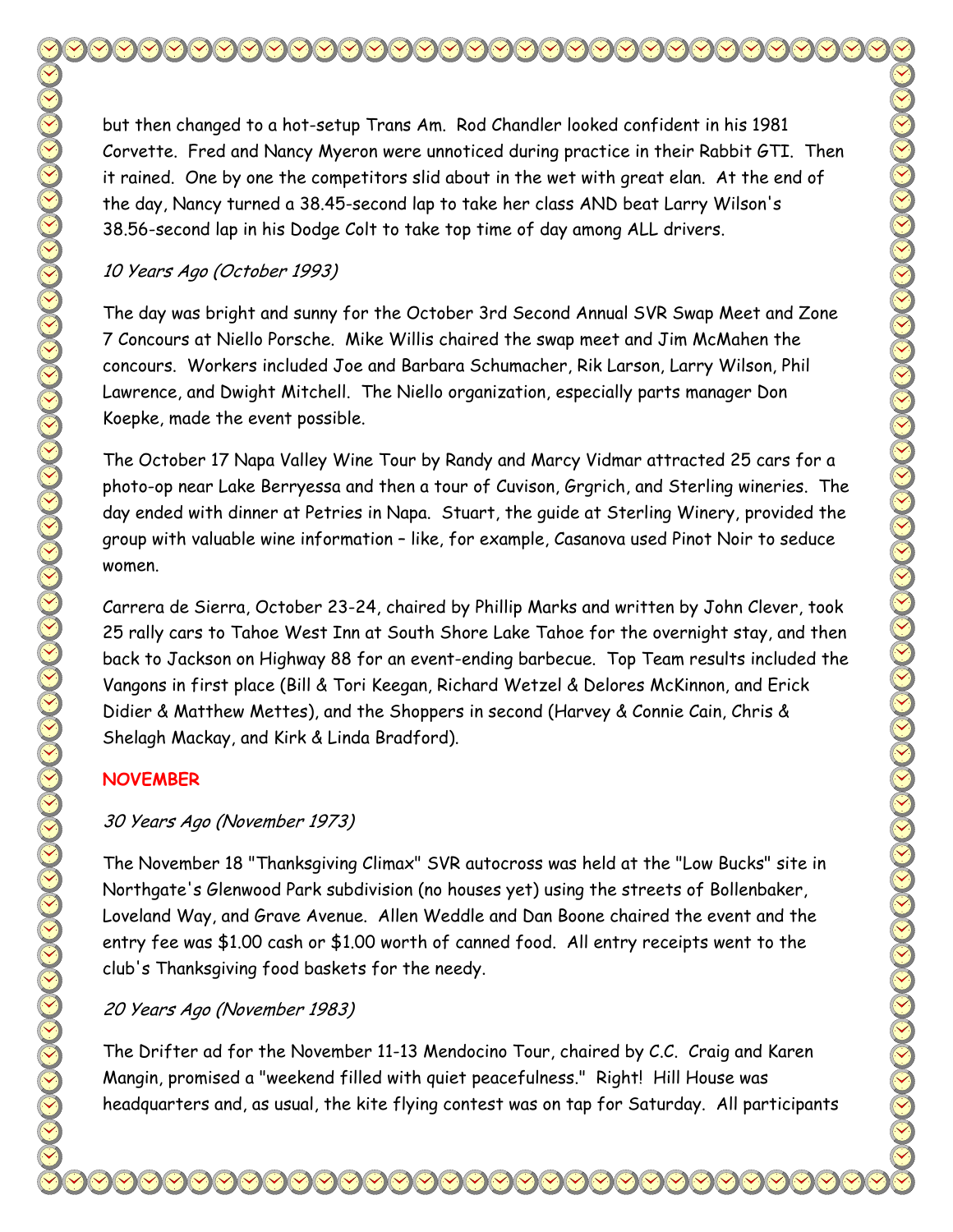received a wine glass etched with, "Mendocino 83 PCA/SVR" courtesy of member and Drifter advertiser Ted Strutz.

The November 18 "Turkey Luck" potluck dinner meeting, chaired by Pam Harley at the Sacramento Horseman's Association clubhouse, featured a turkey dinner and wine especially bottled and labeled for the event. SVR members who attended the November 19 Zone 7 Awards Banquet in Castro Valley to receive a trophy included Ray and Sara Clements, Lin Hokana, Stan Breyfogle, Don and Pam Harley, Dwight and Linda Mitchell, Larry and Pat Wilson, Dale and Shirley Newhouse, Ted Colbert, and Mike and Vicki Willis.

## 10 Years Ago (November 1993)

The ad for Turkey Run Rally, November 7, by Phillip Marks, promised ABSOLUTELY no offcourse excursions. Twenty-five cars entered and all legs, except one, were protested by one or more competitors. After all protests were denied, the results included Rik Larson and John Clever first in Expert Equipped with Helen Ashuckian and J. Toney in third place. Other top SVR finishers included Delores McKinnon and Trische Robertson who took first in Novice class, Phil Lawrence and Emily Barbee who took second in the First Timers class, and Chris and Shelagh Mackay who finished second in Beginners class.

The Mendocino Tour, November 12-14, chaired by Pat and Larry Wilson, included a picnic lunch stop at Weibel Winery and photo rally on the way to the Little River Inn where all 23 available rooms were booked. The return trip included lunch at the Calistoga Hotel Brewery. All entrants received a nifty T-shirt, courtesy of Don Joe's Fabrication Specialties and the Dirty Shirt Company of Steve Harris, which featured two gents in a red 356 Speedster zipping along trying to get their kite up in the air.

## **DECEMBER**

## 30 Years Ago (December 1973)

The December 7 SVR Christmas Party, held at the Mansion Inn, provided dinner and live music for dancing by the Jerry Murphy Trio. The evening's award highlights included recognition for the most active new and old members, and the winners were – Phillip Marks, "Old Member"; and Rik and Lettie Larson, "New Members."

In the Drifter, Rich Farlinger announced the December 15 tech session at Frank's Automotive would offer fizzes, and Tech Chairman Ray Seamans said that Ken Fielding would also be present to discuss cleaning and preserving the Porsche interior and exterior. Jim Karver also announced that a new Zone 7 autocross series would be held in 1974, and that a rally series was in the talking stage.